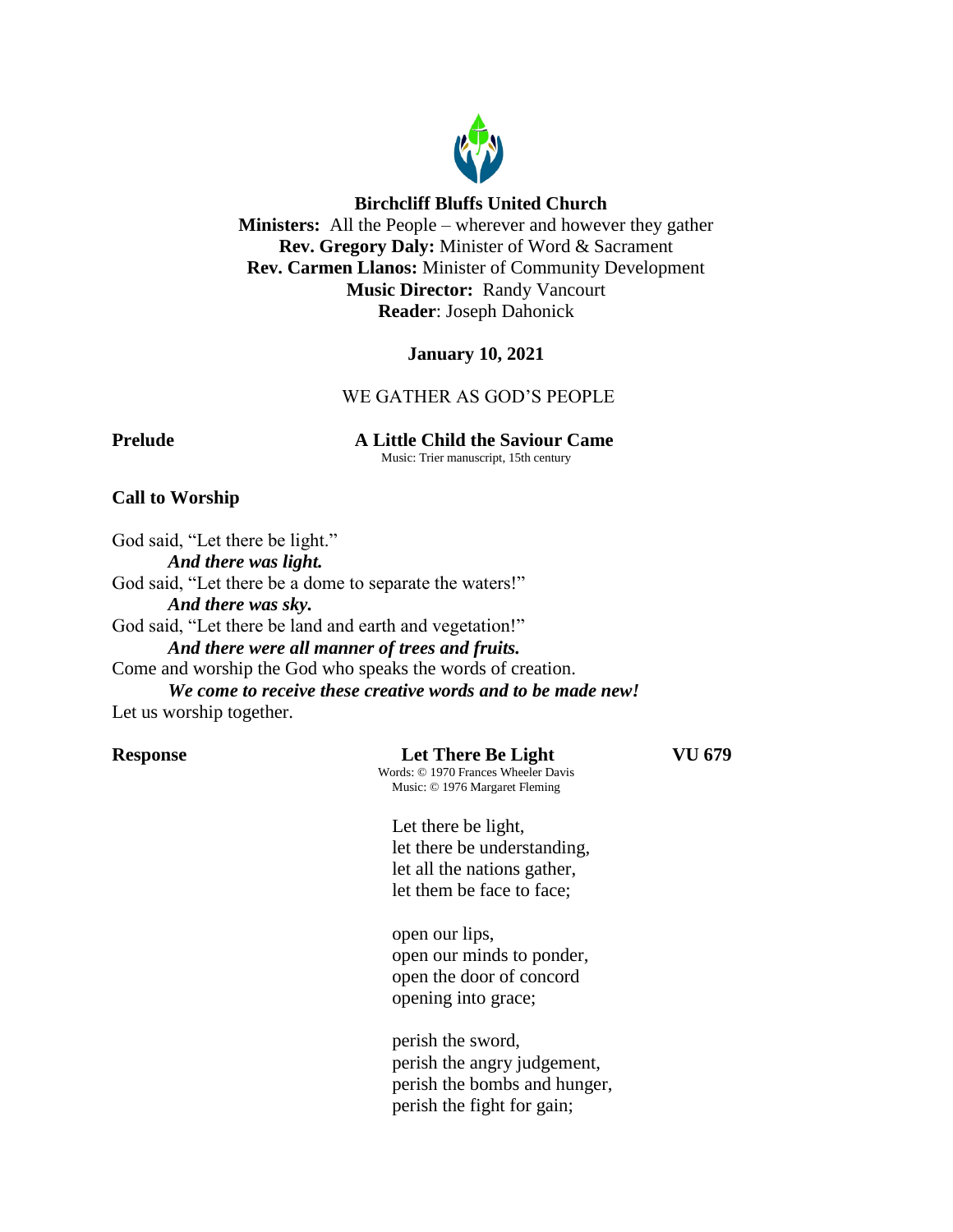let there be light; open our hearts to wonder, perish the way of terror, hallow the world God made.

# **Life & Work of the Church**

*Welcome to online worship*

#### **Land Acknowledgement**

As we prepare for worship, we take a moment to acknowledge the sacred land beside the water on which Birchcliff Bluffs United Church stands. It has been a site of human activity for many thousands of years. This land is the territory of the Huron-Wendat and Petun First Nations, the

Seneca, and most recently, the Mississauga's of the Credit and Scugog, part of the Williams Treaty. Today, the meeting place around Toronto is still the home to many Indigenous people from across Turtle Island. We are grateful for the opportunity to live and work on this territory. We seek to be mindful of broken covenants and the need to strive to make right with all our relations.





# **Candle Lighting**

When the voice of God called out at Jesus baptism, there was embrace and transformation. The candle we light represents Christ's light shining in the world. May each of us experience that embrace and transformation in our own lives and share that light with each other.

| <b>Opening Hymn</b> | <b>Songs of Thankfulness and Praise</b><br>Words: Christopher Wordsworth<br>Music: Jakob Hintze | VU 101 |
|---------------------|-------------------------------------------------------------------------------------------------|--------|
|                     | Songs of thankfulness and praise,                                                               |        |
|                     | Jesus Christ, to you we raise,                                                                  |        |
|                     | manifested by the star                                                                          |        |
|                     | to the sages from a far;                                                                        |        |
|                     | branch of royal David's stem                                                                    |        |
|                     | in your birth at Bethlehem;                                                                     |        |
|                     | anthems be to you addressed,                                                                    |        |
|                     | God in flesh made manifest.                                                                     |        |

Manifest at Jordan's stream, Prophet, Priest, and love supreme; and at Cana wedding guest, in your Godhead manifest; manifest in power divine,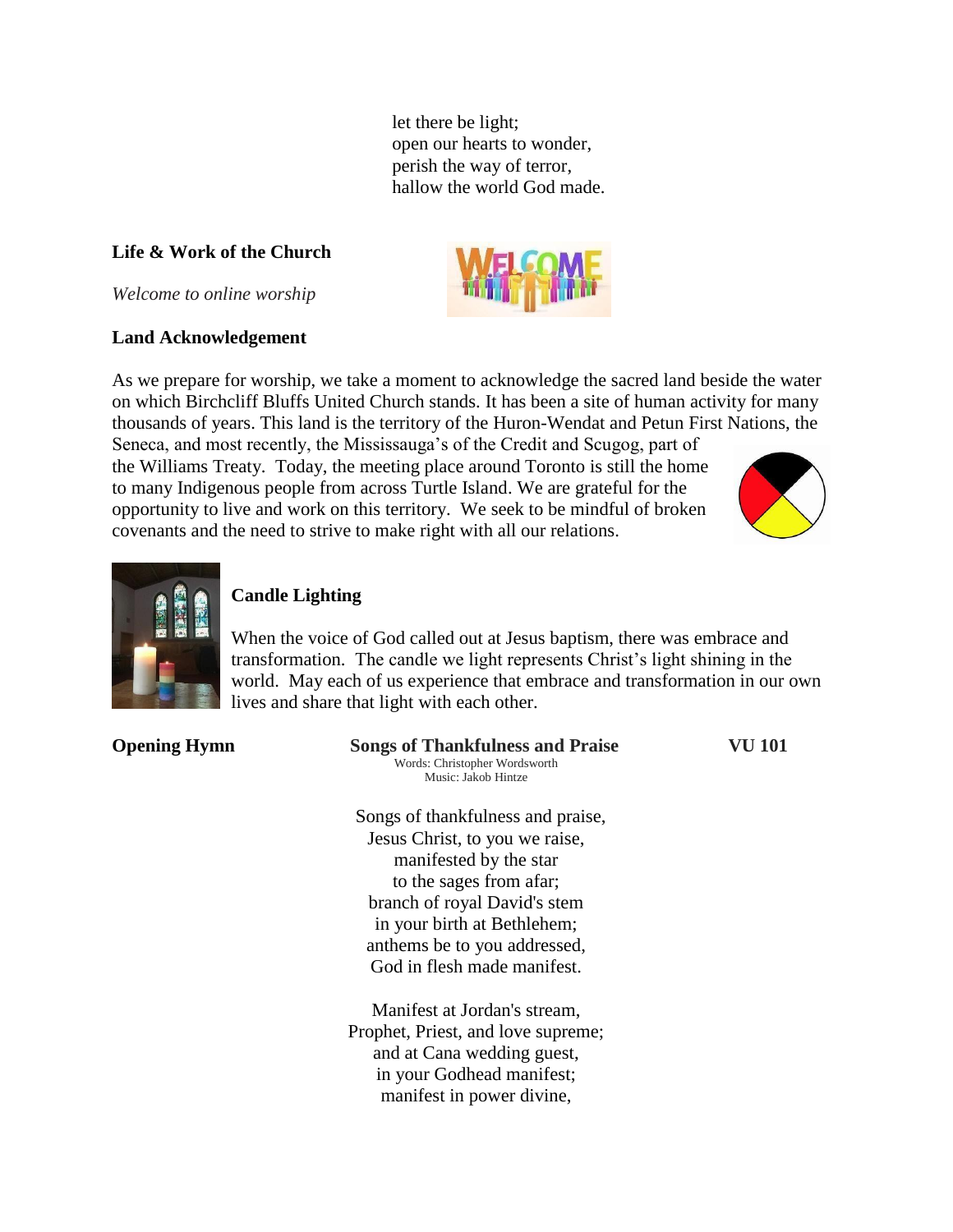changing water into wine; anthems be to you addressed, God in flesh made manifest.

Grant us grace to see you, God, mirrored in your holy Word; with your grace our lives endow, grace to imitate you now, that we like to you may be at your great epiphany, anthems be to you addressed, God in flesh made manifest.

# **Opening Prayer**



*Water of Life, present at the creation of the universe. Water of Life, present at our birth. Water of Life, present at the baptism of Jesus. Water of Life, present at our own baptisms. We remember that at these times, not only was there water, but the voice of God was experienced and felt speaking to us. God, Water of Life, we come this morning to be filled with your living water and to listen for your voice. Amen.*

# WE LISTEN FOR GOD'S WORD

# **And Now for Something Completely Different**

*Every time you eat a pickle think of how different it is from eating a cucumber. The infusion of vinegar and spices makes it something completely different. Think of baptism your baptism as immersing yourself in the tangy taste of God, seeping into you, changing you, transforming you.*



## **Prayer of Illumination**

*The scriptures proclaim to us the message of your light. Loving and ever-present God, shine your light on us so that we may discover and live a path that follows you. Amen*

# **Psalm 29**

**<sup>1</sup>**Ascribe to God, O heavenly beings, ascribe to God's glory and strength.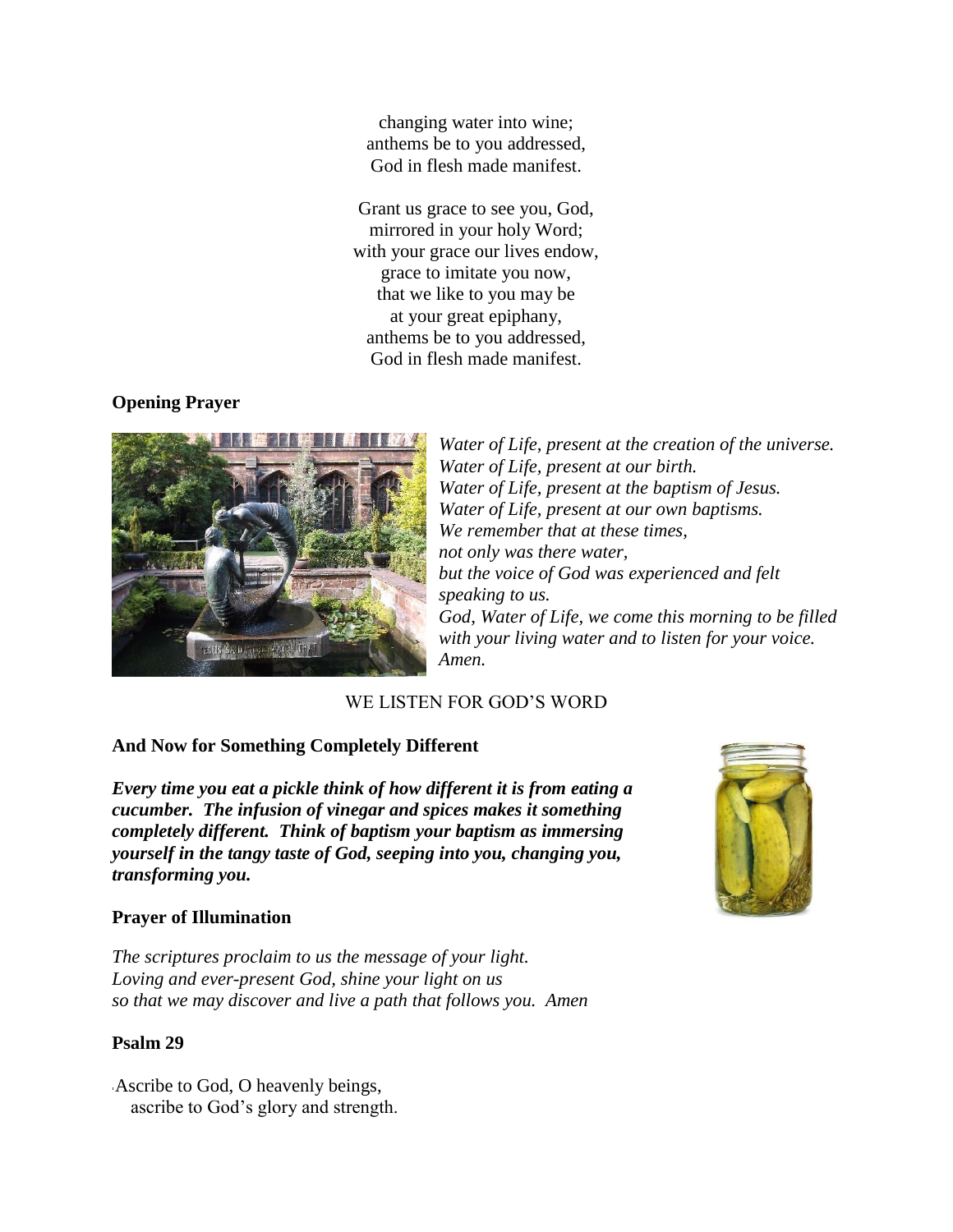**<sup>2</sup>**Ascribe to God the glory of God's name; worship God in holy splendor. **<sup>3</sup>**The voice of God is over the waters; the God of glory thunders, over mighty waters. **<sup>4</sup>**The voice of God is powerful; the voice of God is full of majesty. **<sup>5</sup>**The voice of God breaks the cedars; God breaks the cedars of Lebanon. **<sup>6</sup>**God makes Lebanon skip like a calf, and Sirion like a young wild ox. **<sup>7</sup>**The voice of God flashes forth flames of fire. **<sup>8</sup>**The voice of God shakes the wilderness; God shakes the wilderness of Kadesh. **<sup>9</sup>**The voice of God causes the oaks to whirl, and strips the forest bare; and in the temple all say, "Glory!" **<sup>10</sup>**God sits enthroned over the flood; God sits enthroned as sovereign forever. **<sup>11</sup>**May God give strength to the people! May God bless the people with peace!

**Hymn: When Jesus Comes to Be Baptised VU 100** Words: © 1974 Stanbrook Abbey Music: Musikalisches Handbuch

When Jesus comes to be baptized, he leaves the hidden years behind, the years of safety and of peace, o bear the sins of humankind.

The Spirit of our God comes down, anoints the Christ to suffering, to preach the word, to free the bound, and to the mourner, comfort bring.

O Spirit help us be like Christ: to live in love and charity, to walk in truth and justice now, and grow in Christian dignity.

We praise you, God, source of all life, we praise you, Christ, eternal Word, we praise you, Spirit, gracious gift; your triune presence fills our world.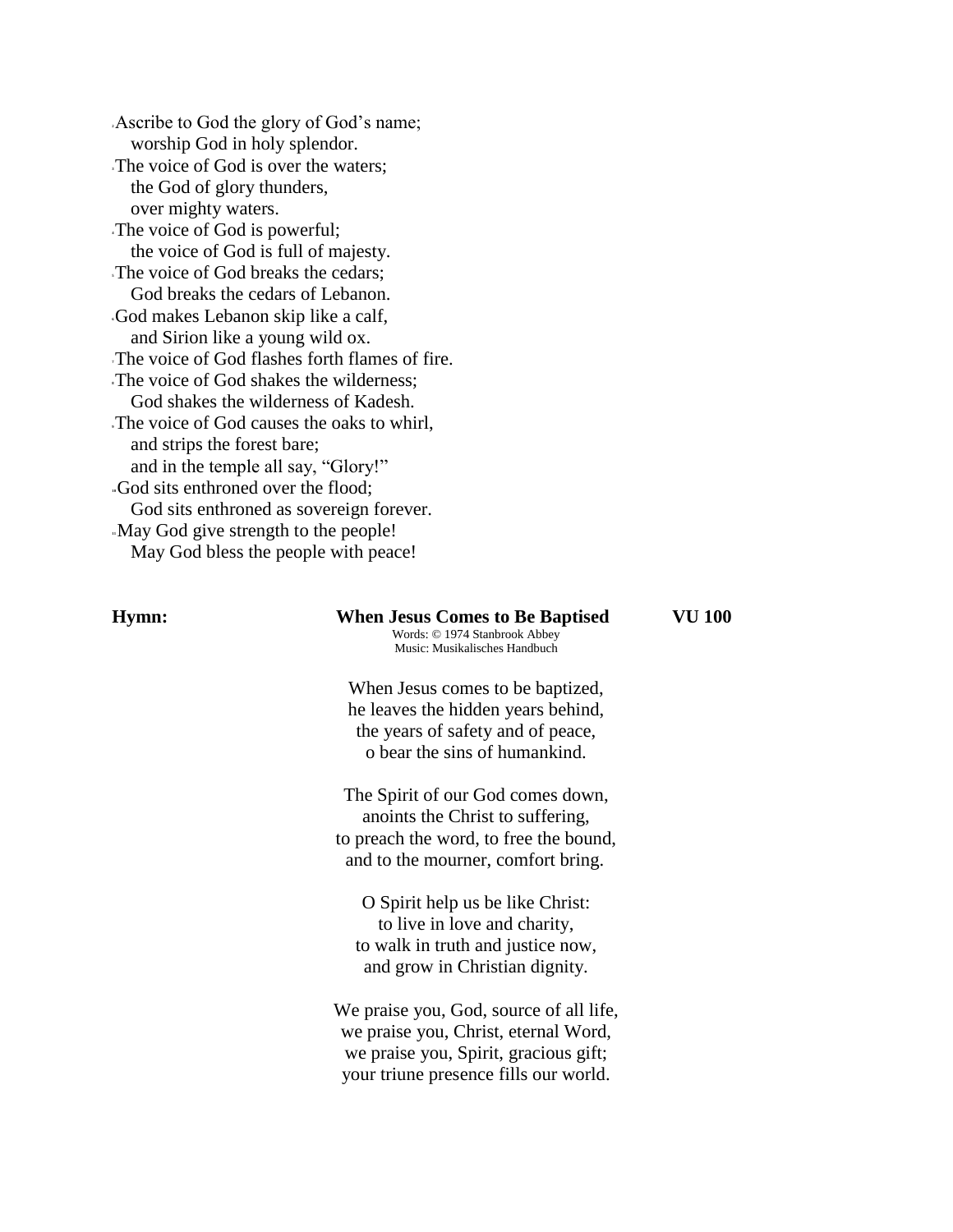### **Acts 19:1-7**

While Apollos was in Corinth, Paul passed through the interior regions and came to Ephesus, where he found some disciples. Paul said to them, "Did you receive the Holy Spirit when you became believers?" They replied, "No, we have not even heard that there is a Holy Spirit." **<sup>3</sup>**Then Paul said, "Into what then were you baptized?" They answered, "Into John's baptism." Paul said, "John baptized with the baptism of repentance, telling the people to believe in the one who was to come after him, that is, in Jesus." **<sup>5</sup>**On hearing this, they were baptized in the name of Jesus. When Paul had laid hands on them, the Holy Spirit came upon them, and they spoke in tongues and prophesied— altogether there were about twelve of them.

These are essential words for us to consider in our lives today. *Thanks be to God*

**Sermon Mysteries Abound**



**Hymn** Called By Earth and Sky MV 135 Words and Music: © 2005 Pat Mayberry

> Called by earth and sky, promise of hope held high. This is our sacred living trust, treasure of life sanctified, called by earth and sky.

Precious these waters, endless seas, deep ocean's dream, waters of healing, rivers of rain, the wash of love again.

Called by earth and sky, promise of hope held high. This is our sacred living trust, treasure of life sanctified, called by earth and sky.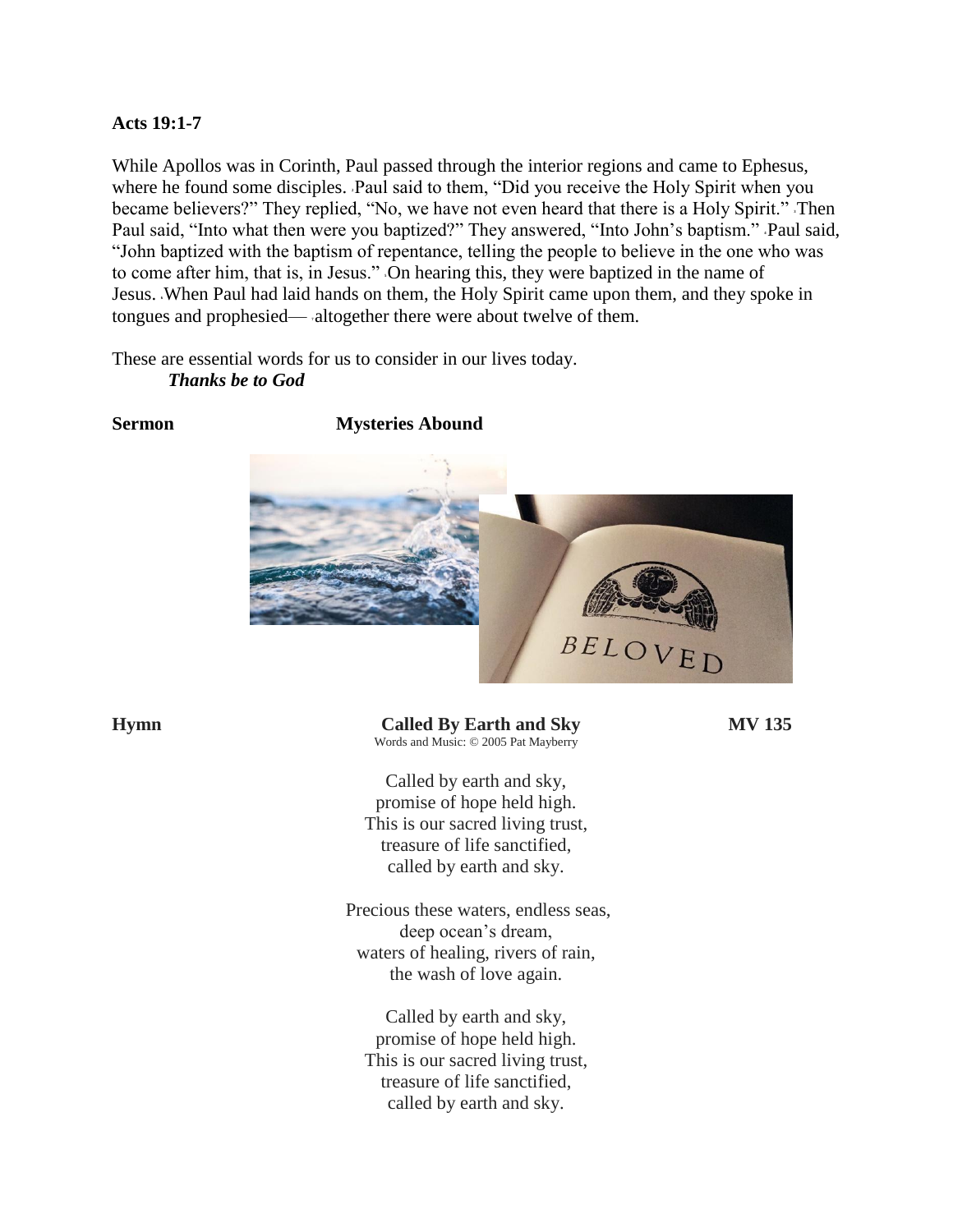Precious this gift, the air we breathe; wind born and free. Breath of the Spirit, blow through this place, our gathering and our grace.

> Called by earth and sky, promise of hope held high. This is our sacred living trust, treasure of life sanctified, called by earth and sky.

Precious these mountains, ancient sands; vast fragile land. Seeds of our wakening, rooted and strong, Creation's faithful song.

> Called by earth and sky, promise of hope held high. This is our sacred living trust, treasure of life sanctified, called by earth and sky.

Precious the fire that lights our way, bright dawning day. Fire of passion, sorrows undone, our faith and justice one.

Called by earth and sky, promise of hope held high. This is our sacred living trust, treasure of life sanctified, called by earth and sky, called by earth and sky.

## WE RESPOND TO GOD'S WORD

#### **Offering**

Our gifts, when gathered together, can be an impressive thing.

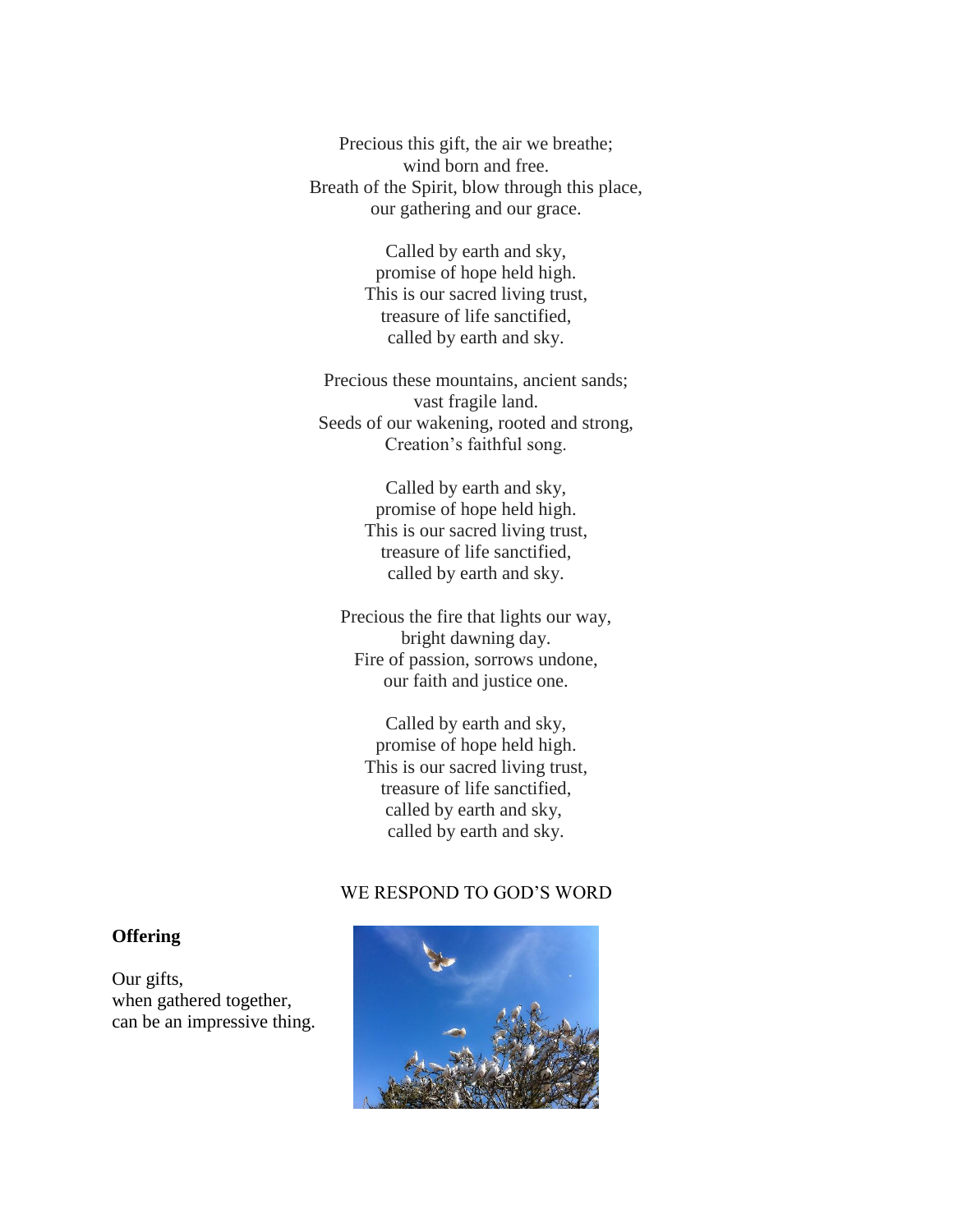#### **Prayers of the People**



*Our Father, who art in heaven, hallowed be thy name; thy kingdom come; thy will be done; on earth as it is in heaven. Give us this day our daily bread. And forgive us our trespasses, as we forgive those who trespass against us. And lead us not into temptation; but deliver us from evil. For thine is the kingdom, the power, and the glory for ever and ever. Amen.*

#### BLESSING AND SENDING FORTH

**Closing Hymn Shine, Jesus, Shine** Words & Music by Graham Kendrick © 1987 Make Way Music

> God, the light of your love is shining In the midst of the darkness, shining Jesus, Light of the world, shine upon us Set us free by the truth you now bring us Shine on me, shine on me

Shine, Jesus, shine Fill this land with your radiant glory Blaze, Spirit, blaze Set our hearts on fire Flow, river, flow Flood the nations with grace and mercy Send forth your word God, and let there be light

God, I come to your awesome presence From the shadows into your radiance By the blood I may enter your brightness Search me, try me, consume all my darkness Shine on me, shine on me

Shine, Jesus, shine Fill this land with your radiant glory Blaze, Spirit, blaze Set our hearts on fire Flow, river, flow Flood the nations with grace and mercy Send forth your word God, and let there be light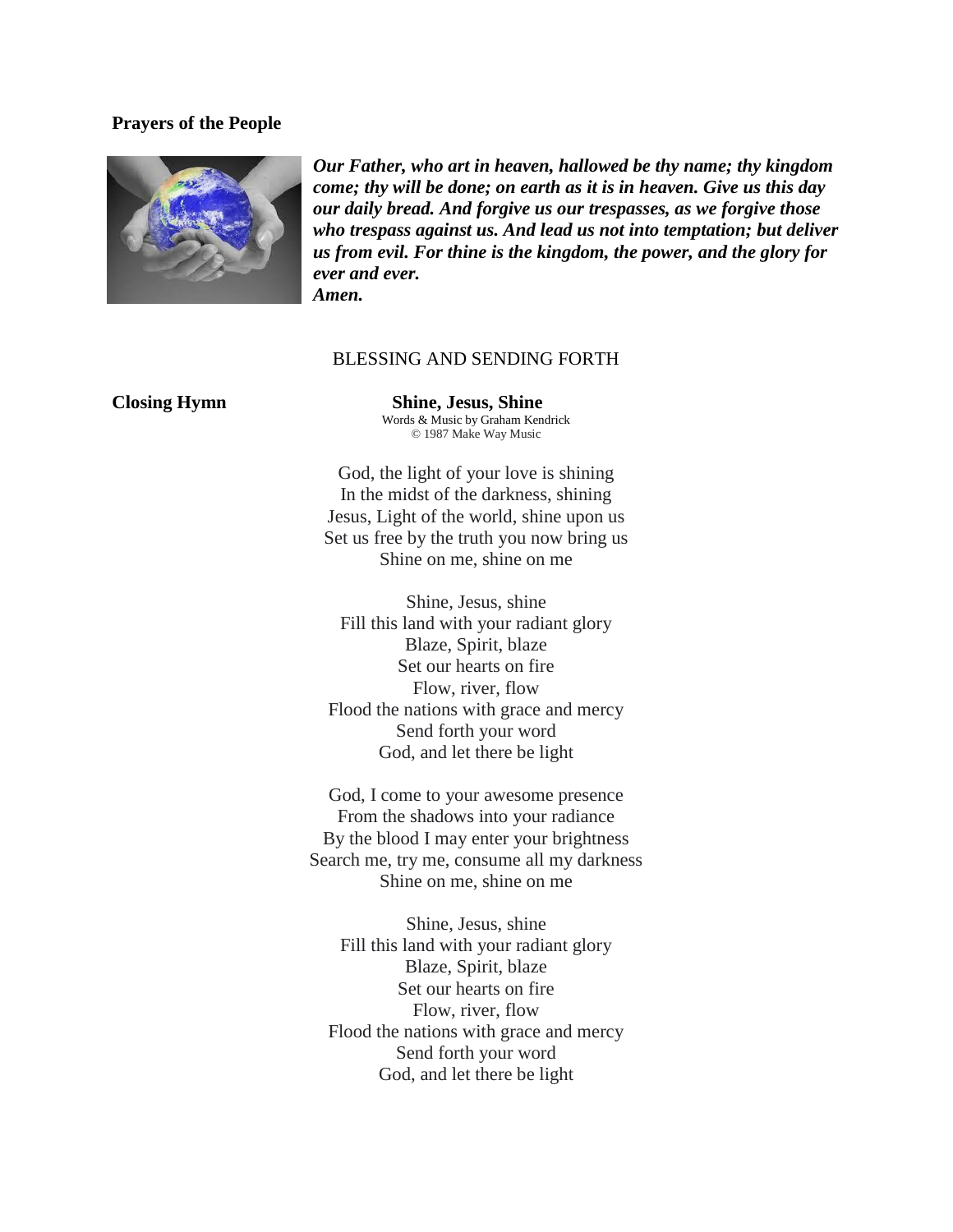As we gaze on your holy brightness So our faces display your likeness Ever changing from glory to glory Mirrored here may our lives tell your story Shine on me, shine on me

Shine, Jesus, shine Fill this land with your radiant glory Blaze, Spirit, blaze Set our hearts on fire Flow, river, flow Flood the nations with grace and mercy Send forth your word God, and let there be light

### **Benediction & Commissioning**

May the still small voice of God, the descending dove of the Spirit, and the mystery of Jesus be with you all, today and always, Amen



**Postlude Shall We Gather at the River** Music: Robert Lowry

> \* Permission to podcast/stream and reproduce the music and lyrics obtained from ONE LICENSE with license A-737645. All rights reserved.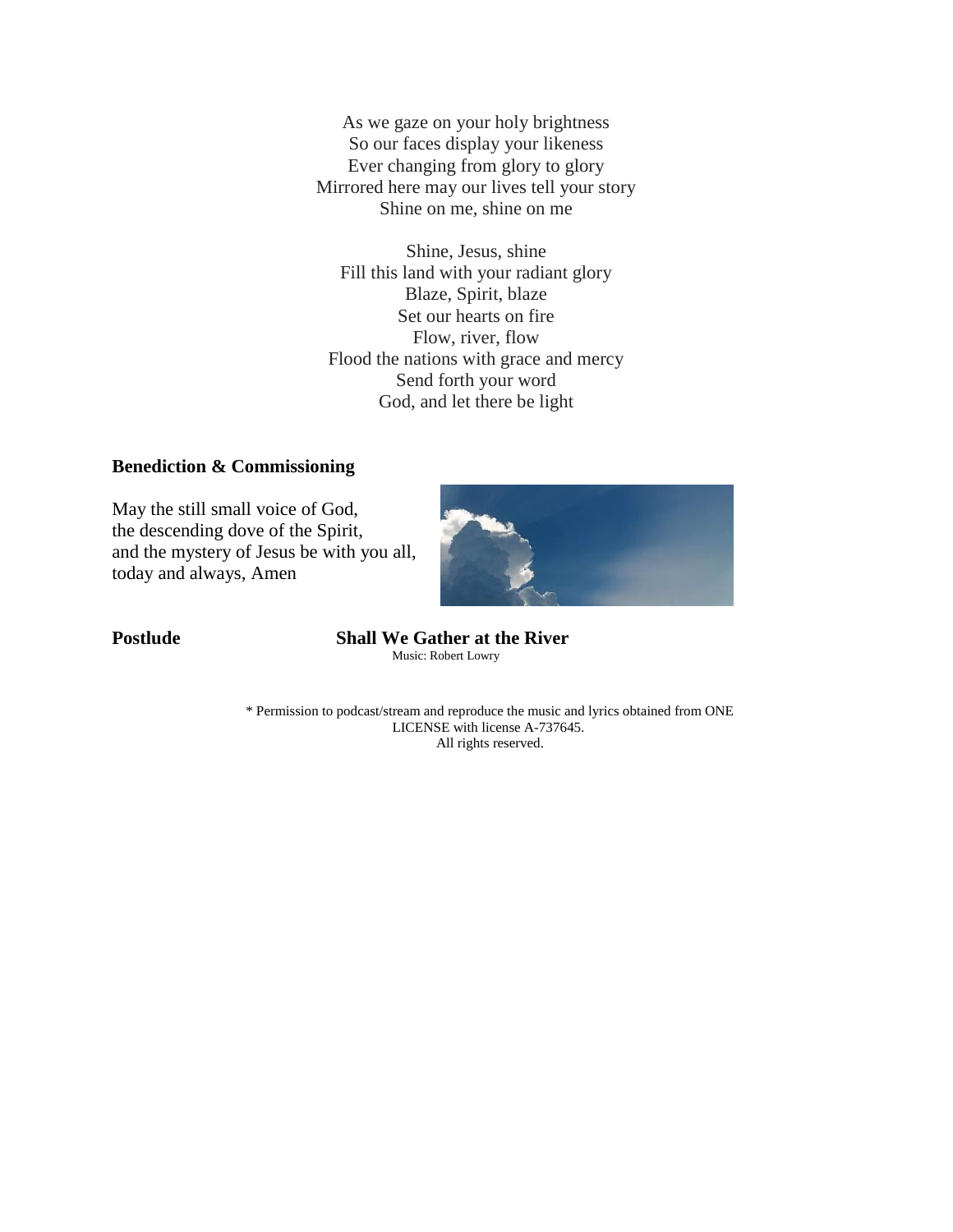## **Other Resources for Today**

| <b>Opening Prayer Image:</b> | Water of Life |                                                                 |
|------------------------------|---------------|-----------------------------------------------------------------|
|                              |               | Sculpture by Stephen Broadbent, Chester Cathedral England, 2013 |

## **My Personal Statement of Faith – written December 2015:**

## *Preamble:*

*Faith provides meaning and purpose for life. Faith statements provide context and a framework for understanding what faith means for groups and individuals. Faith statements remind us that we can never have complete knowledge and understandings are always partial. Statement: God of Holy Mystery who creates, tends, suffers with, and animates the universe, we seek relationship with you. You are beyond comprehension and yet, we know you intimately in and through your loving action which mends, guides and makes all things possible. We know you by many names: Creator; Lover; Holy One. There are other names for you as well: spoken and unspoken, understood and not yet revealed. All that is vibrates with your energy, which is Wholly Love. You are the source of all. With openness and gratitude we give thanks. In its complexity, connectedness, and beauty, we discover that the foundations of life are irrefutably affirmative. In creation we recognize we are not above all but part of all; we accept that our way of being and acting is harmful. While the image of God is present in our quest for relationship with self, other and God; this image is broken by sin. In structures and systems which reinforce and perpetuate injustice; in selfishness, cowardice and apathy that break relationship; sin touches us all and undermines the goodness of creation. In this alienation, driven by our desire to force the world to operate on our own terms, God, in grace, and in solidarity with us offers relationship and provides new ways for us to be in community with each other. As we own our actions with authenticity and humility, God reconciles, transforms and heals. In accepting and living out reconciliation the Spirit moves us to new ways of being in this world. From the beginning, the Spirit animates, guides, and challenges us to see the holy in all things. When we recognize and accept the work of the Spirit,*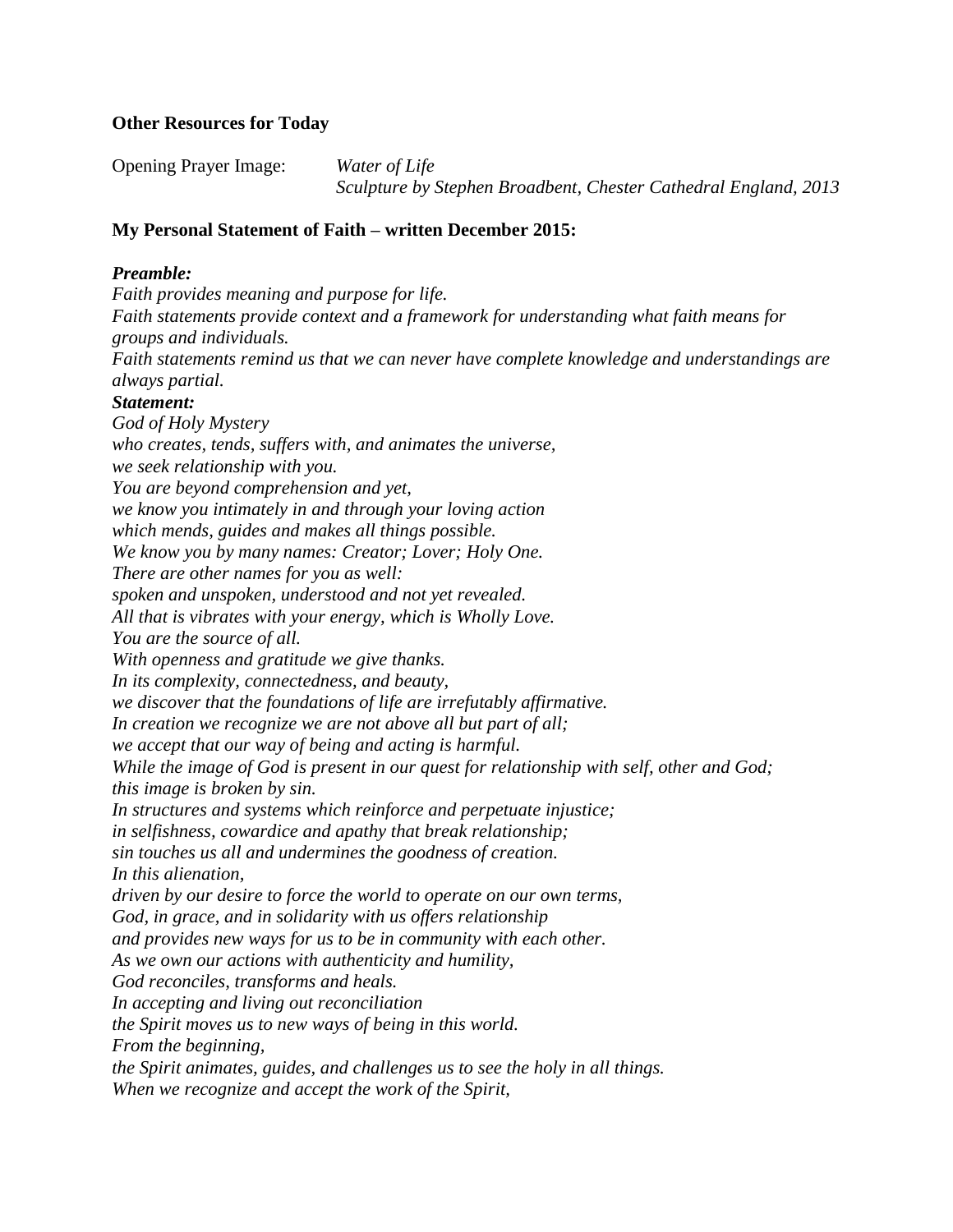*our deepest needs both spoken and unspoken, are better understood. The still small voice that prods us to action is the Spirit at work in our lives. The Spirit embraces these expressions and in this we, and our world, are transformed. The indwelling of the Spirit gives rise to praise, gratitude, vulnerability, and comfort. In these experiences our lives are forever changed. Scripture accompanies us on our journey as it is passed from generation to generation; working together with all creation to reveal the Divine. Scripture guides and inspires; providing fresh revelation responsive to our time and place. It calls us to consider ways to live for other, to set aside desire for power through glory, and to look instead to the transformational power of suffering for other revealed in Christ. We are called to action through this revelatory power, and we are called to account when we abuse it for selfish purposes. Scripture in its fulsomeness testifies to diverse and contrasting viewpoints, each held in tension. It reveals ways to know God, meet Christ, and engage Spirit. Scripture challenges us to work in faithfulness, with an open mind; responsive to God's redemptive call. In meeting Christ we find a way to know God and find redemption. Jesus as the Christ is a faith foundation. Jesus and God meet on the bridge between humanity and divinity. Jesus' actions are strange to us, however we know through journey that Christ orients us towards truths. In Christ's continued living we are drawn to faith and drawn to serve other. In Christ we find intimate relationship. The Church embodies Christ's presence in the world. The Church works to bring about God's reign in this place. The Church lives by grace not entitlement. The Church's mission is to practise radical hospitality in the world. I am called to live my Christianity through action which implements the words I speak. I am called to witness Good News to others that they too have this call. I am called to stand with those who have been oppressed by the words and actions of others. I am called to embody God's love in this world. The sacraments represent a way to remember God's action in the world. In baptism we are reminded of God's offer of intimate relationship. Baptism points to our participation in new life which God offers. In communion we are reminded of God's action in Christ to be for us. Communion points to our participation in feeding, forgiving and loving the world. The sacraments point us to the presence of God in our midst. We hope for new life in the here and now, and the not yet; Understood as God present in our midst and through all time. We experience new life in the present as we live in relationship with God. We are embraced as we live in right relationship with all that is. God is that all: forever Holy Mystery, Wholly Love.*